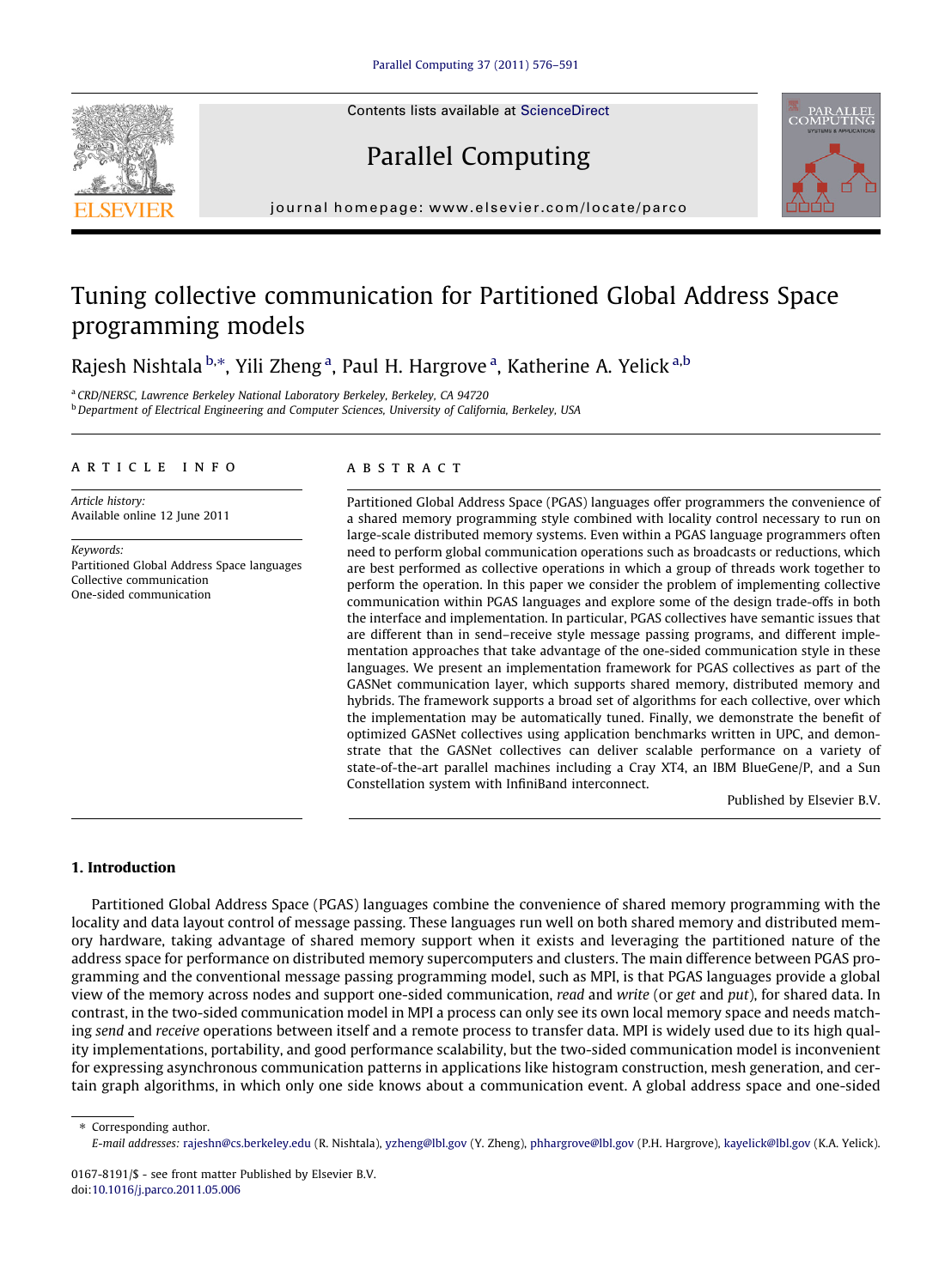communication primitives make developing such applications easier. In addition, by decoupling the transfer of data from the notification to a remote process, the one-sided communication can take advantage of Remote Direct Memory Access (RDMA) hardware and avoids some of the overheads of message and tag matching that are inherent to the two-sided model.

There are many different variations of PGAS languages and each has different design goals and programming styles but all of them fundamentally share the idea of a global address space in which a thread has affinity to part of the global address space. PGAS programming language implementations share a common set of runtime needs including: one-sided communication, collective communication, active messages, memory allocation, and the management of processes and threads. The GASNet communication library [\[1\]](#page--1-0) is a portable runtime system for enabling PGAS implementations. GASNet is used to implement many PGAS programming languages including: Co-Array Fortran [\[2\],](#page--1-0) UPC [\[3\]](#page--1-0), Titanium [\[4\],](#page--1-0) Cray Chapel [\[5\]](#page--1-0), in addition to some research prototypes.

One-sided communication involves only a single application level process and two-sided communication involves two, but it is often useful in both models to have operations involving a large set of processes working collectively to perform a global communication operation. Common collective operations such as broadcast and reduction could be performed by accessing shared variables in a global address space, but this approach is neither convenient nor scalable. To aid in productivity and performance, many languages provide a standard set of such collective operations. These operations encapsulate common data movement and inter-processor communication patterns, such as broadcasting an array to all the other processors or having all processors exchange data with every other processor. The abstraction is intended to shift the responsibility of optimizing these common operations away from the application writer, who is probably an application domain expert, into the hands of the implementers of the runtime systems. While this problem has been well studied in the two-sided communication model community, the primary focus of this paper will be to understand and improve the performance and productivity benefits of collective operations in PGAS languages such as UPC [\[3\],](#page--1-0) Titanium [\[4\],](#page--1-0) and Co-Array Fortran [\[2\],](#page--1-0) with the emphasis on UPC. The semantic differences between one- and two-sided communication pose interesting and novel opportunities for defining and tuning collectives.

PGAS collectives are different than MPI collectives in several aspects:

- MPI collectives are node-centric, while PGAS collectives are data-centric. For example, in MPI broadcast, the user specifies the source by providing the rank of of root. In contrast, in a UPC broadcast, the user specifies the source by providing the pointer to the shared data buffer and the runtime determines the location of the data automatically.
- MPI collectives implementations are often built on top of two-sided communication primitives (send and receive) whereas PGAS collectives are often built on top of one-sided communication primitives (put and get).
- PGAS collectives have an added semantic complexity in that one process may be writing to remote data that is involved in a concurrent collective operation. In UPC, for example, a set of synchronization modes are used to limit such behavior.

To benefit as many PGAS implementations as possible, we have designed, implemented, and tuned collective functions for PGAS languages in the GASNet system. Because GASNet is designed as a low-level system software library, programmers usually use GASNet indirectly by programming in one of the PGAS languages that implemented on top of GASNet. In this work, we use Berkeley UPC to implement application level benchmarks to evaluate the performance of the optimized GAS-Net collectives implementation.

In this paper we make the following contributions: (i) explore the interface issues with collective communication in PGAS language, which includes trade-offs in performance and simplicity; (ii) describe the implementation of a collective communication library for PGAS languages as part of the GASNet communication library; (iii) enumerate some of the implementation approaches for various collectives and the need to automatically tune over these implementation to select a reasonable one for a given machine and usage scenario; (iv) evaluate the collectives on some of the largest computer systems available today, including a Cray XT4, an IBM BlueGene/P, as well as a large Sun cluster with an InfiniBand interconnect.

#### 2. Designing a PGAS collectives interface

Many parallel algorithms perform global communication operations, such as broadcasts and reductions, that involve data movement across all threads. In PGAS languages, because all threads have access to shared data, the first design question is whether these global operations should be performed as a collective operation in which all threads participate together, can a single thread invoke a global operation. In PGAS languages, a single thread has access to all data in the shared space, operations on data spread across the machine can be performed by a single thread. Nevertheless, UPC, like MPI, provides these global operations as collectives. This simple model provides a good abstraction of current machines and requires minimal runtime support, albeit at some loss of convenience. Several questions remain about the collectives interface and implementation strategy.

One key part of the collectives interface that we do not discuss here in detail is the exact set of collective operations. GAS-Net and UPC provide both rooted collectives, such as broadcasts and reductions with a single source or destination thread that acts as the root, as well as non-rooted collectives that perform operations such as all-to-all communication patterns. Some of the collectives perform computation, e.g., scans and reductions, whereas others simply move data. These are described for UPC and GASNet in their respective specifications [\[3,1\]](#page--1-0).